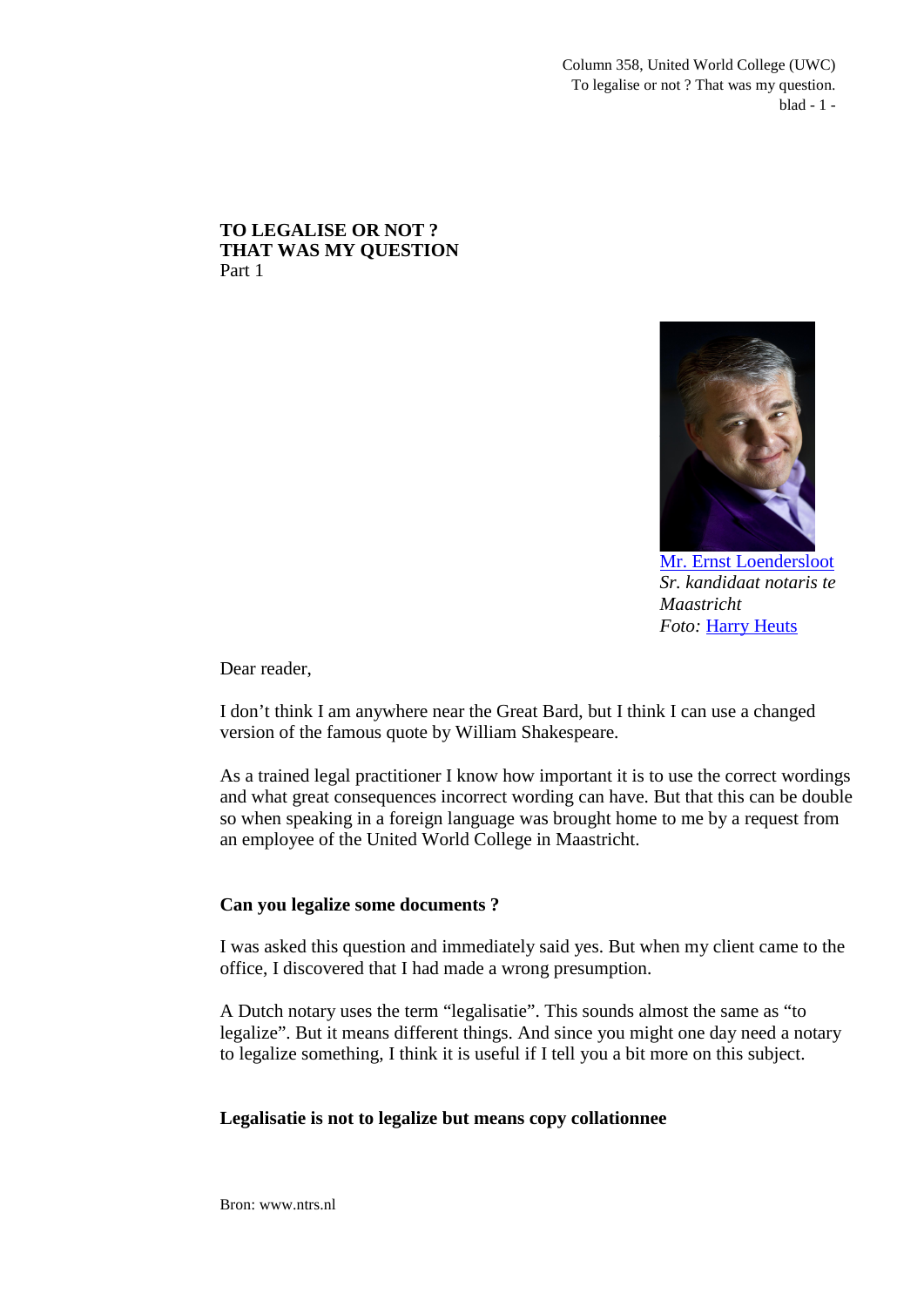If you want to legalize a document, this means that a Dutch notary will make a copy of the original document and then will write some text of his or her own on the copy, place his seal of office and sign the copy. This procedure is called: copy collationnee and means that the Dutch notary makes a true copy of the original document.

By doing this, through the power invested by the Dutch King in the notary, it is made clear that the copy is the same as the original document. So a copy collationee are the words you use with a Dutch notary when you need to have a document legalized.

This gives you the advantage that you keep the original document and can sent the copy abroad if required to do so (say a graduation diploma when applying for a postgraduate course in another country).

# **So what does the Dutch "legalisatie" mean ?**

An understandable question since the Dutch notaries use the Dutch word "legalisatie". When a Dutch notary uses this word he or she means that it is your signature that will be legalized, not the document which you sign.

A Dutch notary will ask you to sign the original document in his or her presence and then will ad a special text after your signature and his or her seal of office and then will sign this original document too. In the text added by the notary it states that you have indeed signed the original document and by interference that you did so of your own free will and without having second thoughts.

So instead of getting a true copy for you to send away, you receive the original document back to put in the mail. But there can be no doubt that it is indeed your signature on this original document.

# **Why choose one above the other ?**

You ask the Dutch notary for a copy collationnee if you yourself don't have to sign a document, but need only a copy of one.

If on the other hand you need to sign an official document, you must ask for you signature to be "gelegaliseerd".